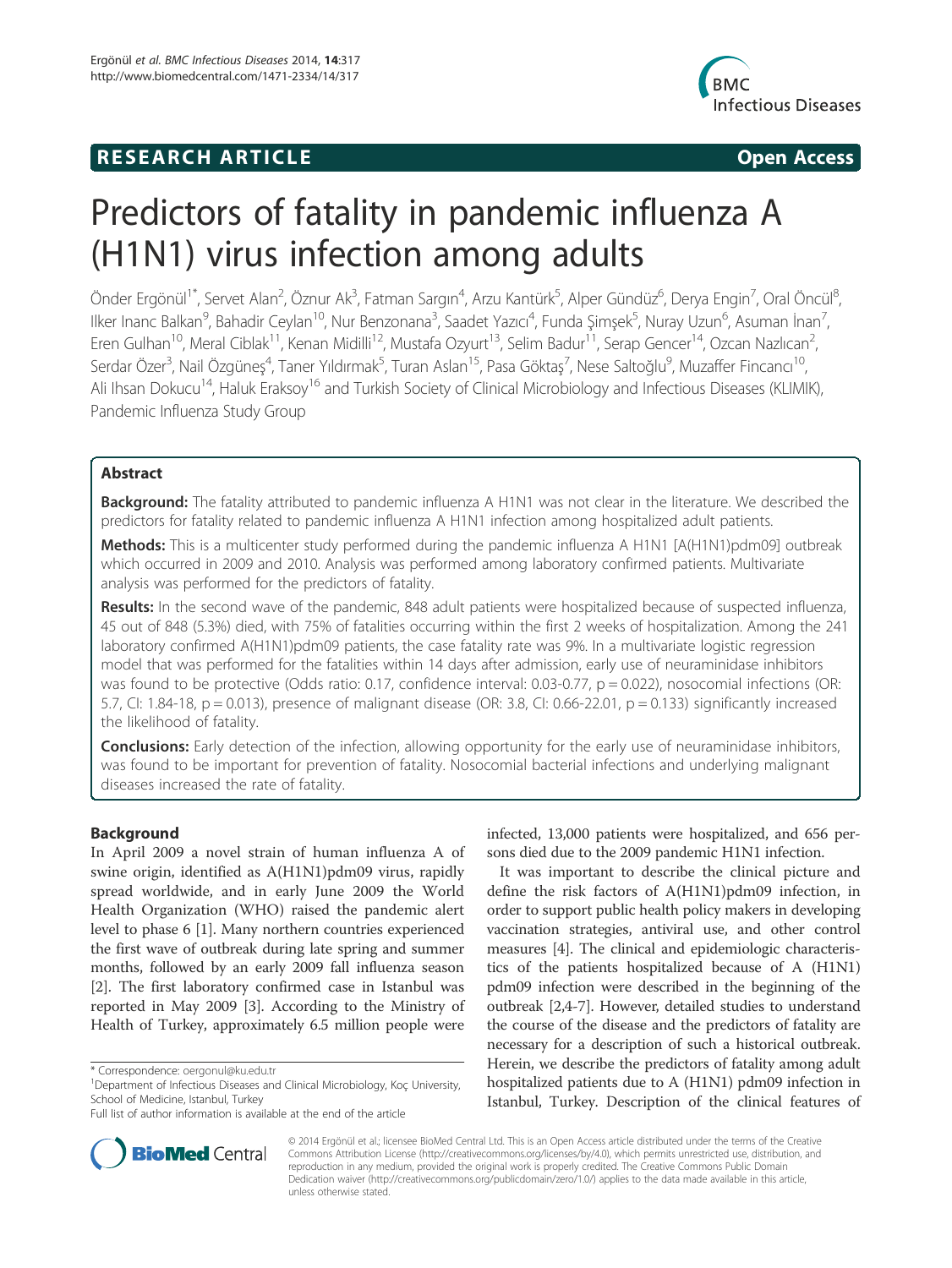hospitalized patients in Istanbul, a city with the population around 13 million, will shed light on the obscure areas in fatality and therapy.

#### Methods

#### Study population

The study was performed by the İstanbul Pandemic influenza study group of The Turkish Society of Clinical Microbiology and Infectious Diseases (KLIMIK). During and after the 2009 Pandemic, all available data of the hospitalized patients in Istanbul were included in the study. The largest 11 hospitals of Istanbul participated in the study. Three of these hospitals were University Hospitals, and eight were training and research hospitals of The Ministry of Health of Turkey. All patients hospitalized with suspected A (H1N1) pdm09 infection who were  $\geq$  14 years of age were included in the study. In the beginning of the outbreak, all suspected imported cases were hospitalized for the purpose of disease containment regardless of their need for medical support. Accordingly, these imported cases of the first wave of the outbreak were excluded from this study. The patients from the second wave of the outbreak that started in the beginning of September 2009 were hospitalized because of clinical signs and symptoms of the A (H1N1) pdm09 infections.

The laboratory confirmation was performed by the rRT-PCR method provided by the CDC, Atlanta in one of the two National Influenza Reference Laboratories located in the Istanbul Faculty of Medicine, and at the laboratories of one university and one military hospital. Among the hospitalized patients laboratory diagnosis confirmed patients were included in the study. Infectious diseases and clinical microbiology specialists collected data electronically in individual hospitals, and the pooled data were analyzed. The hospital, official administrative and laboratory data were also reviewed for the consistency of the data related to Istanbul. The study was approved by the Medical Ethics Committee of Marmara University Medical Faculty as a non-interventional clinical research with the number of 09.2010.0097.

#### Statistical analysis

In univariate analysis, for comparing fatal and survived cases, categorical data were tested by chi square test and t test was used for comparison of the means of two groups (Tables 1 and 2). Parameters found to be statistically significant in univariate analyse, were tested by logistic regression to predict the risk of fatality (Table 3). The independent variables included in the model were early use of neuraminidase inhibitors, nosocomial infection, and having a malignant disease. In analysis STATA (USA, Texas, version 11) was used, with statistical significance set as <0.05.

| Table 1 Demographic characteristics of the laboratory  |
|--------------------------------------------------------|
| confirmed A (H1N1) pdm09 infected cases and their risk |
| factors for fatality                                   |

|                                     | Fatal<br>$n = 22 (%)$ | <b>Survived</b><br>$n = 219(%)$ | p       |
|-------------------------------------|-----------------------|---------------------------------|---------|
| Female gender                       | 10(45)                | 143 (65)                        | 0.065   |
| Mean age                            | 37 (sd 17)            | 35 (sd 16)                      | 0.543   |
| Age $\geq 65$                       | 2(9)                  | 17(8)                           | 0.826   |
| Morbid Obesity                      | 1(5)                  | 14(6)                           | 0.732   |
| Pregnant women                      | 1(10)                 | 50 (35)                         | 0.105   |
| Comorbid chronic diseases           | 11(50)                | 89 (41)                         | 0.396   |
| Chronic heart disease               | 3(14)                 | 24 (11)                         | 0.704   |
| Diabetes mellitus                   | 1(5)                  | 18(8)                           | 0.542   |
| Chronic renal disease               | 2(9)                  | 11(5)                           | 0.421   |
| Chronic neurologic disease          | 2(9)                  | 11(5)                           | 0.421   |
| Chronic obstructive lung<br>disease | 3(14)                 | 21 (10)                         | 0.546   |
| Malignancy                          | 3(14)                 | 5(2)                            | 0.005   |
| Vaccinated against H1N1             | $\Omega$              | 3(0.37)                         | 0.675   |
| Laboratory findings                 |                       |                                 |         |
| Leukocyte count, median             | 13,875                | 8,700                           | 0.046   |
| Thrombocyte count, median           | 132,000               | 180,500                         | 0.074   |
| AST, median                         | 59                    | 25                              | < 0.001 |
| ALT, median                         | 65                    | 21                              | 0.004   |
| CPK, median                         | 285                   | 92                              | 0.005   |
| LDH, median                         | 675                   | 248                             | 0.001   |
| C reactive protein, median          | 31                    | 25                              | 0.135   |

#### Results

The first cases of Pandemic Influenza A (H1N1) were recorded in May 2009 and the last cases were seen in February 2010. The patients hospitalized during the second wave of the outbreak, which started in September were included in the study (Figure 1). In the second wave of the infection, 848 patients suspected of A (H1N1) pdm09 were hospitalized. Among the hospitalized patients, 9% were admitted to the intensive care unit and 45 (5.3%)

#### Table 2 Pulmonary findings of the patients

|                                      | Fatal<br>$n = 22 (%)$ | <b>Survived</b><br>$n = 219(%)$ | р       |
|--------------------------------------|-----------------------|---------------------------------|---------|
| Abnormal auscultation of the lung    | 13 (59)               | 79 (36)                         | 0.034   |
| Bilateral involvement in chest x-ray | 18/20 (90)            | 59/147 (40)                     | < 0.001 |
| Type of involvement in chest x-ray   |                       |                                 |         |
| I obar                               | 1/14(7)               | 15/137 (11)                     | 0.608   |
| Interstitial                         | 11/17(65)             | 52/137 (38)                     | 0.034   |
| Diffuse consolidation                | 5/16(31)              | 20/136 (15)                     | 0.091   |
| Fffusion                             | 3/17(18)              | 2/134(1)                        | < 0.001 |
| Need for mechanic ventilation        | 15 (68)               | 13(6)                           | < 0.001 |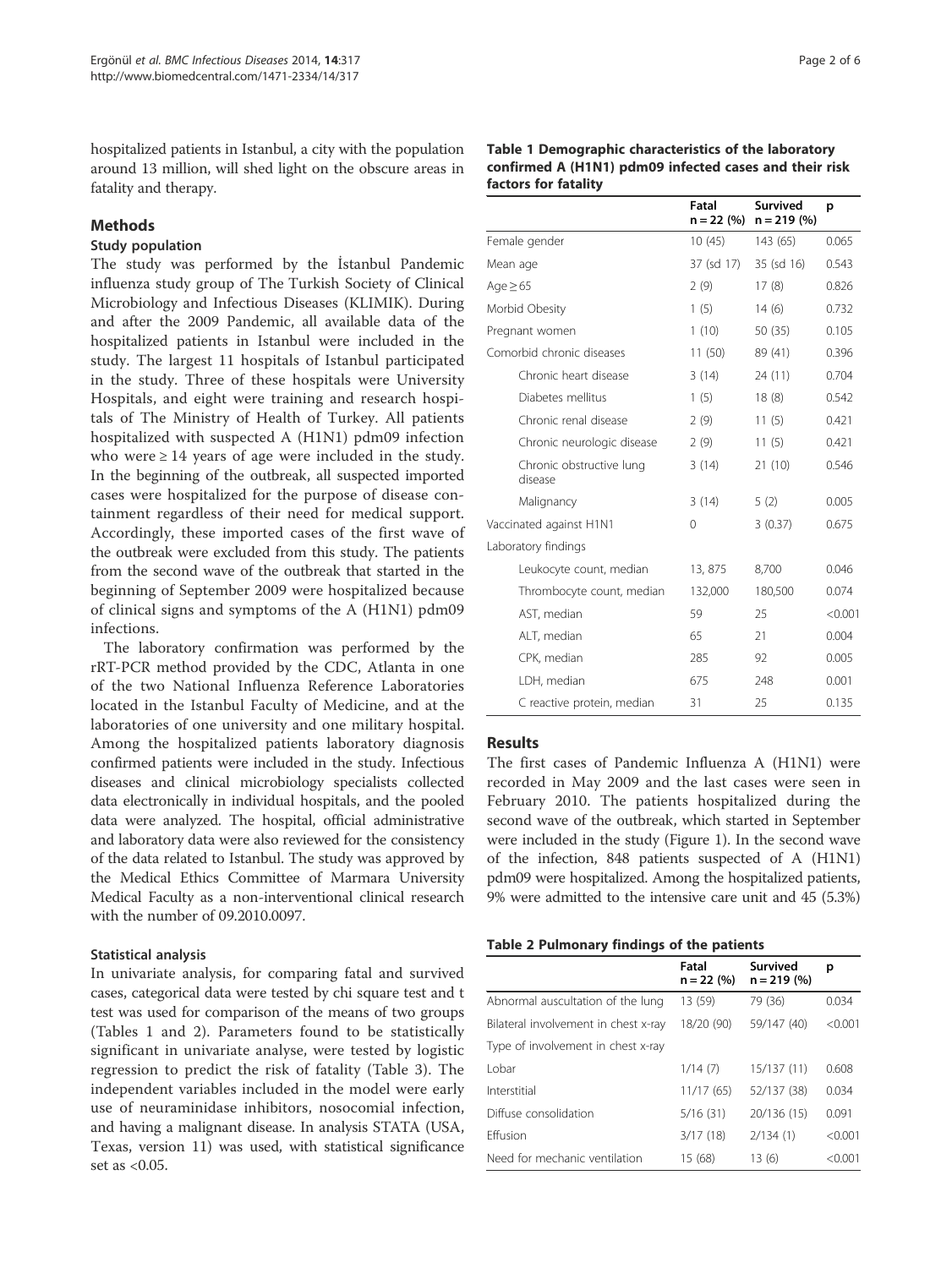|                                                                           | Univariate analysis |                     |         | Multivariate analysis |                     |       |
|---------------------------------------------------------------------------|---------------------|---------------------|---------|-----------------------|---------------------|-------|
|                                                                           | Odds ratio          | Confidence interval | D       | Odds ratio            | Confidence interval | P     |
| Using neuraminidase inhibitors within<br>two days after onset of symptoms | 0.33                | $0.14 - 0.79$       | 0.13    | 0.17                  | $0.03 - 0.77$       | 0.022 |
| Nosocomial infection                                                      | 10                  | 4.9-23.2            | < 0.001 | 57                    | 1.84-18             | 0.013 |
| Presence of malignancy                                                    | 4.5                 | 1.6-12.4            | 0.003   | 3.8                   | $0.66 - 22.01$      | 0.133 |

Table 3 Univariate and multivariate analyses for the predictors of the fatality

died. We limited our analysis with the 241 A(H1N1) pdm09 laboratory confirmed patients (Figure 1). Among 241 laboratory confirmed influenza A(H1N1)pdm09 patients, 22 (9%) died. Nineteen out of 22 fatal cases (86%) were in ICU, whereas 13 out of 219 (6%) survived cases were in ICU ( $p < 0.001$ ).

All the co-morbid chronic diseases were more common among the fatal cases, but particularly fatality was more commonly observed among patients with malignancies (Table 1). The proportion of pregnant women among female patients was 33%. Out of 51 pregnant women 1 (2%) died, and the fatality rate among pregnant women was less than the non-pregnant women (9%). However, this difference was not statistically significant ( $p = 0.105$ ). The proportion of the patients with a body mass index > 30, or clinically judged as obese, among fatal and survived cases were found to be similar ( $p = 0.732$ ). The most common symptoms among H1N1 confirmed patients were fever (89%), cough (87%), shortness of breath (59%), myalgia (56%), headache (54%), sore throat (52%), and diarrhea (10%).

Leukocyte and thrombocyte counts were lower in the fatal group compared to the surviving patients. The median alanine transferase, aspartate transferase, lactate dehydrogenase, creatinin phosphokinase, and C reactive protein levels were higher among fatal cases (Table 1). Pulmonary findings were common among fatal cases (Table 2).

Among laboratory confirmed influenza A(H1N1)pdm09 cases, the median length of stay was 5 days (interquartile range 2 and 9). Secondary nosocomial bacterial infection was detected in 18 out of 241 (7%) patients. The most commonly isolated nosocomial bacterial pathogens were Acinetobacter spp.  $(n = 4)$ , Methicillin resistant Staphylococcus spp.  $(n = 4)$ , E.coli  $(n = 3)$ , Pseudomonas spp.  $(n = 1)$ , and Klebsiella spp.  $(n = 1)$ .

Out of 241 laboratory confirmed patients, 222 (93%) received oseltamivir, and 4 (2%) received zanamivir. Among the patients who used neurominidase inhibitors within 48 hours after onset of symptoms the case fatality rate was 2%, whereas among the patients who did not use the CFR it was 13%. Among the hospitalized patients with confirmed diagnosis of H1N1 infection, 69% received at least one antibiotic. In decreasing order, 67 patients (28%) received respiratory quinolones, 64 patients (26%) received macrolides, 35 (15%) third generation cephalosporins, 40 (16%) ampicillin with sulbactam or amoxicillin with clavulanic acid, 25 (10%) carbapenems, 14 (6%) piperacillin-tazobactam. The rate of vaccination against H1N1 was 0.4, whereas against seasonal flu was 7%.

In multivariate logistic regression, early use of neuraminidase inhibitors was found to be protective (Odds ratio: 0.17, confidence interval: 0.03-0.77, p = 0.022), nosocomial infections (OR: 5.7, CI: 1.84-18,  $p = 0.013$ ), presence of malignant disease (OR: 3.8, CI: 0.66-22.01, p = 0.133) (Table 3).

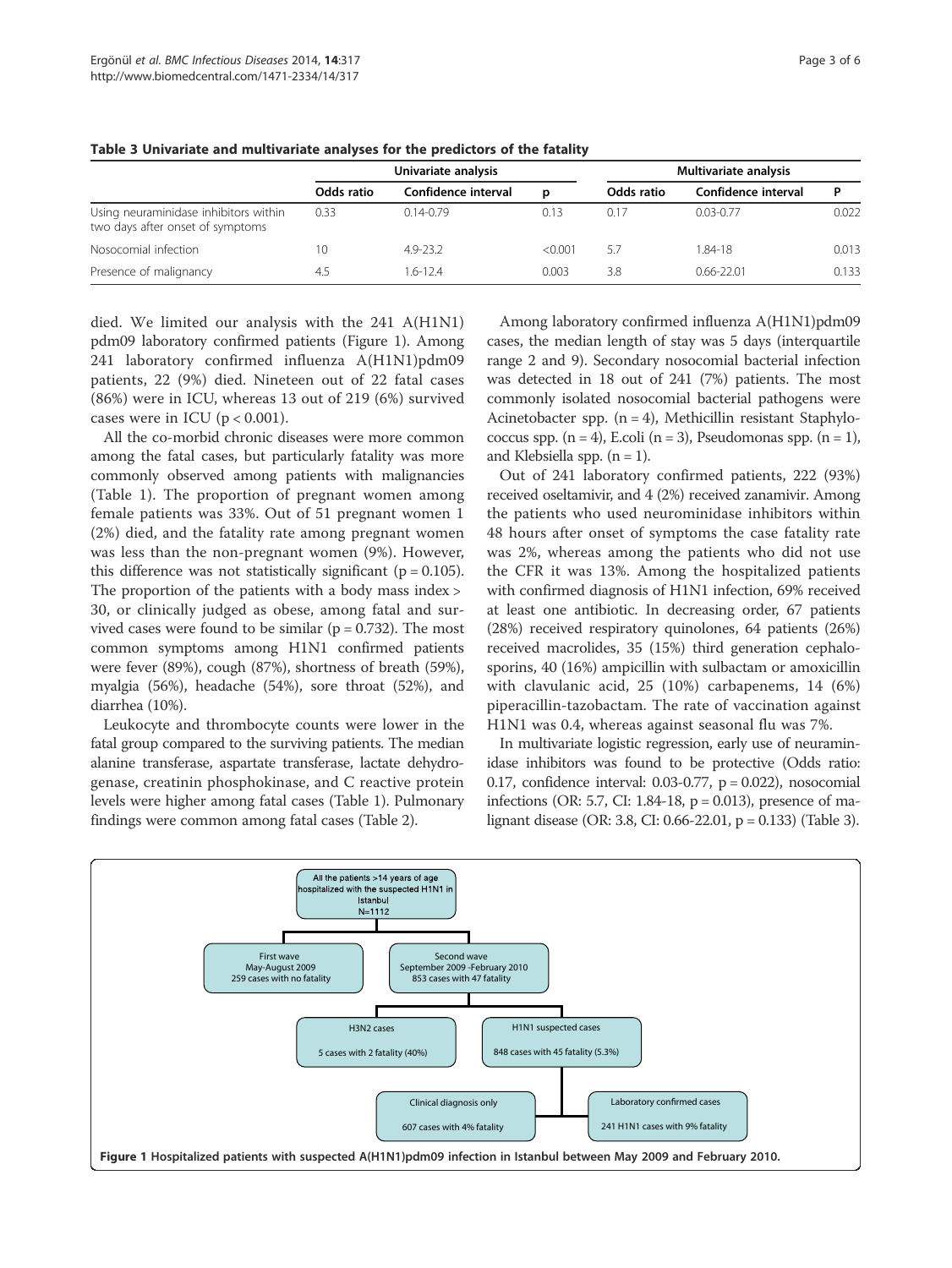#### **Discussion**

Istanbul has a population of 13 million according to the 2011 census. Analysis of the pandemic influenza data of Istanbul is valuable because Istanbul has high population and has a potential of being an entrance gate for pandemic infections. Turkey experienced the first wave of the outbreak from May to August, followed by an early 2009 fall influenza season. Usually the influenza season in Turkey starts in December. The majority of the patients in the first wave were imported cases. Since these patients were hospitalized in order to contain the pandemic, their data was not included in this study. The first cases of the second wave were reported between September 2009 and February 2010. Since almost all cases were detected as H1N1 infection in this period, the Ministry of Health of Turkey declared that it was not necessary to confirm the laboratory diagnosis for hospitalized cases. On the other hand, the strongest feature of this study was inclusion of almost all the patients who were hospitalized because of H1N1 in Istanbul. Since the largest state hospitals participated in the study, the goal of presenting a realistic picture of the first pandemic of the  $21<sup>st</sup>$  century was achieved.

In our study, the mean ages of fatal and survived cases were not statistically different. The fatality rate among the patients over 65 years of age were not found to be higher, although many authors reported that being older than 65 years of age was associated with fatality [8]. According to a systematic analysis which included 44 articles on A (H1N1) pdm09, early in the pandemic the disease occurred overwhelmingly in children and younger adults, and the case fatality rate was 2.9% among confirmed patients [9]. In a study from the USA, which included hospitalized patients, which included also children [10], among 255 hospitalized patients 8% died. In our study, the case fatality rate was 9.1% among the confirmed cases. The majority of the fatalities (75%) occurred within the first 2 weeks of hospitalization. Thirteen percent of confirmed patients were admitted to the intensive care unit. In another multicenter study performed in Turkey, a total of 821 children with 2009 pandemic H1N1 were hospitalized. The majority of admitted children (56.9%) were younger than 5 y of age, and 35 children (4.3%) died. The death rate was significantly higher in patients with malignancy, chronic neurological disease, immunosuppressive therapy, at least 1 pre-existing condition, or respiratory complications [11].

Cough and fever were the most common clinical symptoms as it was reported for the confirmed cases in previous reports [9]. Nosocomial bacterial infection was detected in 7% of the patients. In one study it was reported that bacterial co-infection was common and was associated with age > 50 years and co-morbidities [12]. As one of the different features from seasonal influenza, A (H1N1) pdm09 was reported to pose an increased risk of severe illness in

pregnant women [10,13-15]. On the other hand, some studies reported no increased risk of fatality because of A (H1N1) pdm09 infection among the pregnant women [16,17]. In our study group, the proportion of the pregnant women among female patients was 33%, and the case fatality proportion was lower in pregnant women than the non-pregnant women. Because of the awareness about the higher fatality among pregnant women, hospitalization was high. Severely obese individuals with and without chronic conditions were reported to be at increased risk for respiratory hospitalizations during influenza seasons [10,18-20]. However, in our study the proportion of obese patients with body mass index of >30 or clinically judged, among fatal and survived cases were found to be similar  $(p = 0.912,$  Table 1). Lack of association of obesity and pregnancy with fatality could be related to low power of the study.

Early use of oseltamivir was reported to be beneficial in treatment [8,10,21,22]. Furthermore, it was reported that among the patients with A(H1N1)pdm09 infection, early use of antiviral therapy prevented development of pneumonia [23,24]. We found that the patients who received neuraminidase inhibitors within 2 days after the disease onset were found to be less likely to die in comparison with the patients who received neuraminidase inhibitors later than two days (Odds ratio: 0.16, confidence interval: 0.03-0.74, p = 0.019, Table 3). According to a recent study from USA, chest radiographs obtained at hospital admission revealed pneumonia in 103 (46%) of 255 patients. Among 255 hospitalized patients, 208 (82%) received neuraminidase inhibitors, but only 47% had treatment  $\leq 2$  days after illness onset [10]. The rate of vaccination against A (H1N1) pdm09 was 0.4 and was much lower than the rate of vaccination against seasonal flu. Unnecessary use of antibiotics was common among patients who were hospitalized for A (H1N1) pdm09. One of the reasons for such a high rate of unnecessary antibiotic use was obtaining the A (H1N1) pdm09 test results requires an average of 2–3 days. Early diagnosis of influenza virus infection will decrease unnecessary use of antibiotics.

#### Conclusion

In Influenza A (H1N1) pdm09 infection, using neuraminidase inhibitors within 2 days after onset of symptoms decreased, whereas nosocomial bacterial infections and underlying malignant diseases increased CFR.

#### Competing interest

The authors declare that they have no competing interests. This study was performed by the Pandemic Influenza Study Group of Turkish Society of Clinical Microbiology and Infectious Diseases.

#### Authors' contributions

Substantial contributions to conception and design, or acquisition of data, or analysis and interpretation of data. EÖ, AS, AÖ, SF, KA, GA, ED, ÖO, Bİİ, CB.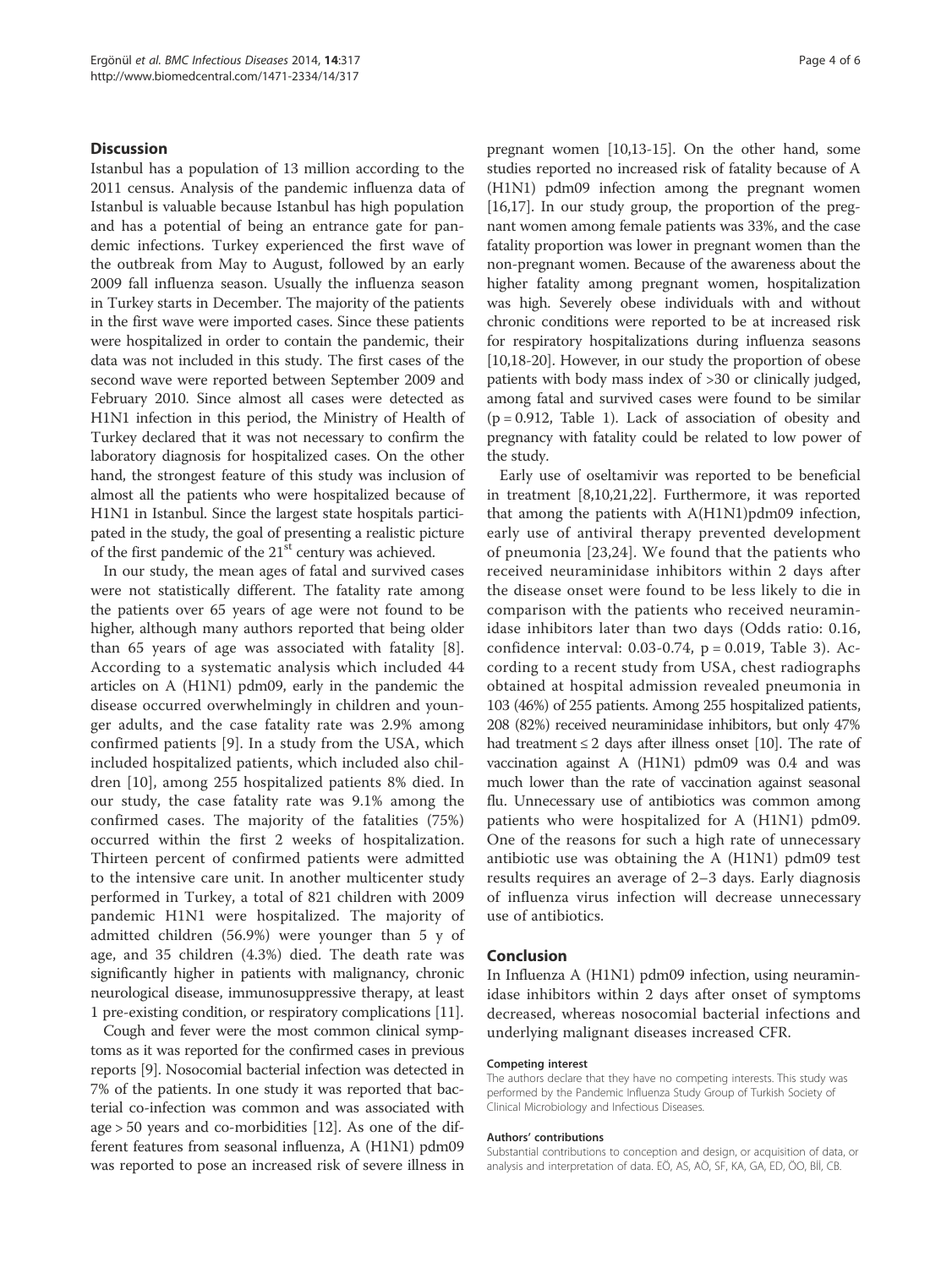involved in drafting the manuscript or revising it critically for important intellectual content. Ergönül ÖBN, YS ŞF, UN, İA, EG, CMA, MK, OM. Final approval of the version to be published. BS, GS, NaÖ, ÖS, ÖN, YT, AT, GP, SN, FM, DAİ, EH. All authors read and approve the final manuscript.

#### Author details

<sup>1</sup>Department of Infectious Diseases and Clinical Microbiology, Koç University, School of Medicine, Istanbul, Turkey. <sup>2</sup>Department of Infectious Diseases and Clinical Microbiology, Ministry of Health, Haseki Training and Research Hospital, Istanbul, Turkey. <sup>3</sup>Department of Infectious Diseases and Clinical Microbiology, Ministry of Health, Kartal Training and Research Hospital, Istanbul, Turkey. <sup>4</sup> Department of Infectious Diseases and Clinical Microbiology, Ministry of Health, Göztepe Training and Research Hospital, Istanbul, Turkey. <sup>5</sup>Department of Infectious Diseases and Clinical Microbiology, Ministry of Health, Okmeydanı Training and Research Hospital, Istanbul, Turkey. <sup>6</sup>Department of Infectious Diseases and Clinical Microbiology, Ministry of Health, Şişli Etfal Training and Research Hospital, Istanbul, Turkey. <sup>7</sup>Department of Infectious Diseases and Clinical Microbiology, Ministry of Health, Haydarpaşa Training and Research Hospital, Istanbul, Turkey. <sup>8</sup>Department of Infectious Diseases and Clinical Microbiology, Gülhane Military Medical Academy, Haydarpaşa Training Hospital, Istanbul, Turkey. <sup>9</sup>Department of Infectious Diseases and Clinical Microbiology, Istanbul University, Cerrahpaşa Medical Faculty, Istanbul, Turkey. <sup>10</sup>Department of Infectious Diseases and Clinical Microbiology, Ministry of Health, Istanbul Training and Research Hospital, Istanbul, Turkey. <sup>11</sup>Department of Microbiology and Clinical Microbiology, National Influenza Reference Laboratory, Istanbul University, Istanbul Faculty of Medicine, Istanbul, Turkey. 12Microbiology Department, Istanbul University, Cerrahpaşa Medical Faculty, Istanbul, Turkey. <sup>13</sup>Clinical Microbiology Department, Gülhane Military Medical Academy, Haydarpaşa Training Hospital, Istanbul, Turkey. <sup>14</sup>Ministry of Health, Istanbul Health Directorate, Istanbul, Turkey.<br><sup>15</sup>Infectious Diseases and Clinical Microbiology Department, Bezmialem Vakif University, Faculty of Medicine, Istanbul, Turkey. <sup>16</sup>Infectious Diseases and Clinical Microbiology Department, Istanbul University, Istanbul Faculty of Medicine, Istanbul, Turkey.

#### Received: 7 April 2014 Accepted: 3 June 2014 Published: 10 June 2014

#### References

- 1. Swine Influenza, 25 April 2009. http://www.who.int/mediacentre/news/ statements/2009/h1n1\_pandemic\_phase6\_20090611/en/index.html.
- 2. Donaldson LJ, Rutter PD, Ellis BM, Greaves FE, Mytton OT, Pebody RG, Yardley IE: Mortality from pandemic A/H1N1 2009 influenza in England: public health surveillance study. BMJ 2009, 339:b5213.
- 3. Ciblak MA, Albayrak N, Odabas Y, Basak Altas A, Kanturvardar M, Hasoksuz M, Sucakli B, Korukluoglu G, Bal E, Ertek M, Badur S: Cases of influenza A (H1N1)v reported in Turkey, May-July 2009. Euro Surveill 2009, 14(32):19304.
- 4. Van Kerkhove MD, Vandemaele KA, Shinde V, Jaramillo-Gutierrez G, Koukounari A, Donnelly CA, Carlino LO, Owen R, Paterson B, Pelletier L, Vachon J, Gonzalez C, Hongjie Y, Zijian F, Chuang SK, Au A, Buda S, Krause G, Haas W, Bonmarin I, Taniguichi K, Nakajima K, Shobayashi T, Takayama Y, Sunagawa T, Heraud JM, Orelle A, Palacios E, van der Sande MA, Wielders CC, et al: Risk factors for severe outcomes following 2009 influenza A (H1N1) infection: a global pooled analysis. PLoS Med 2011, 8(7):e1001053.
- 5. Cauchemez S, Donnelly CA, Reed C, Ghani AC, Fraser C, Kent CK, Finelli L, Ferguson NM: Household transmission of 2009 pandemic influenza A (H1N1) virus in the United States. N Engl J Med 2009, 361(27):2619–2627.
- 6. Cao B, Li XW, Mao Y, Wang J, Lu HZ, Chen YS, Liang ZA, Liang L, Zhang SJ, Zhang B, Gu L, Lu LH, Wang DY, Wang C, National Influenza A Pandemic (H1N1) 2009 Clinical Investigation Group of China: Clinical features of the initial cases of 2009 pandemic influenza A (H1N1) virus infection in China. N Engl J Med 2009, 361(26):2507–2517.
- Rello J, Rodriguez A, Ibanez P, Socias L, Cebrian J, Marques A, Guerrero J, Ruiz-Santana S, Marquez E, Del Nogal-Saez F, Alvarez-Lerma F, Martínez S, Ferrer M, Avellanas M, Granada R, Maraví-Poma E, Albert P, Sierra R, Vidaur L, Ortiz P, Prieto del Portillo I, Galván B, León-Gil C, H1N1 SEMICYUC Working Group: Intensive care adult patients with severe respiratory failure caused by Influenza A (H1N1)v in Spain. Crit Care 2009, 13(5):R148.
- 
- Yang P, Deng Y, Pang X, Shi W, Li X, Tian L, Zhang Y, Wang X, Huang F, Raina MC, Wang Q: Severe, critical and fatal cases of 2009 H1N1 influenza in China. J Infect 2010, 61(4):277–283.
- 9. Khandaker G, Dierig A, Rashid H, King C, Heron L, Booy R: Systematic review of clinical and epidemiological features of the pandemic influenza A (H1N1) 2009. Influenza Other Respi Viruses 2011, 5(3):148–156.
- 10. Ragan P, Bullion L, Neises D, Williams RM, Petruccelli BP, Vandermeer M, Lofy KH, Gindler J, Finelli L, 2009 Pandemic Influenza A H1N1 Virus Fall Hospitalizations Investigation Team: Hospitalized patients with 2009 pandemic influenza A (H1N1) virus infection in the United States– .<br>September-October 2009. Clin Infect Dis 2011, 52(Suppl 1):S50-59.
- 11. Ciftci E, Tuygun N, Ozdemir H, Tezer H, Sensoy G, Devrim I, Dalgic N, Kara A, Turgut M, Tapisiz A, Keser M, Celebi S, Bayram N, Kocabaş E, Dinleyici EC, Ozen M, Soysal A, Kuyucu N, Tanir G, Celikel E, Belet N, Evren G, Aytaç DB, Cengiz AB, Canoz PY, Derinoz O, Ince E, Hacimustafaoglu M, Anil M, Ozgur O, et al: Clinical and epidemiological features of Turkish children with 2009 pandemic influenza A (H1N1) infection: experience from multiple tertiary paediatric centres in Turkey. Scand J Infect Dis 2011, 43(11–12):923–929.
- 12. Dhanoa A, Fang NC, Hassan SS, Kaniappan P, Rajasekaram G: Epidemiology and clinical characteristics of hospitalized patients with pandemic influenza A (H1N1) 2009 infections: the effects of bacterial coinfection. Virol J 2011, 8:501.
- 13. Louie JK, Wadford DA, Norman A, Jamieson DJ: 2009 pandemic influenza A (H1N1) and vaccine failure in pregnancy. Obstet Gynecol 2011, 117(2 Pt 2):470–472.
- 14. Siston AM, Rasmussen SA, Honein MA, Fry AM, Seib K, Callaghan WM, Louie J, Doyle TJ, Crockett M, Lynfield R, Moore Z, Wiedeman C, Anand M, Nielsen CF, Waller K, Page S, Thompson JM, Avery C, Springs CB, Jones T, Williams JL, Newsome K, Finelli L, Jamieson DJ; P, H1N1 Influenza in Pregnancy Working Group: Pandemic 2009 influenza A(H1N1) virus illness among pregnant women in the United States. JAMA 2010, 303(15):1517–1525.
- 15. Jamieson DJ, Honein MA, Rasmussen SA, Williams JL, Swerdlow DL, Biggerstaff MS, Lindstrom S, Louie JK, Christ CM, Bohm SR, Fonseca VP, Ritger KA, Kuhles DJ, Eggers P, Bruce H, Davidson HA, Lutterloh E, Harris ML, Burke C, Cocoros N, Finelli L, MacFarlane KF, Shu B, Olsen SJ, Novel Influenza A (H1N1) Pregnancy Working Group: H1N1 2009 influenza virus infection during pregnancy in the USA. Lancet 2009, 374(9688):451–458.
- 16. Anderson BL, Rouse DJ, Fitzsimmons C: Clinical characteristics of pregnant women with influenza-like illness during the 2009 H1N1 pandemic and use of a standardized management algorithm. Am J Obstet Gynecol 2011, 204(6 Suppl 1):S31–37.
- 17. Poeppl W, Hell M, Herkner H, Stoiser B, Fritsche G, Schurz-Bamieh N, Poeppl G, Gattringer R, Jones N, Maass M, Egle A, Burgmann H: Clinical aspects of 2009 pandemic influenza A (H1N1) virus infection in Austria. Infection 2011, 39(4):341–352.
- 18. Kwong JC, Campitelli MA, Rosella LC: Obesity and respiratory hospitalizations during influenza seasons in Ontario, Canada: a cohort study. Clin Infect Dis 2011, 53(5):413-421.
- 19. Morgan OW, Bramley A, Fowlkes A, Freedman DS, Taylor TH, Gargiullo P, Belay B, Jain S, Cox C, Kamimoto L, Fiore A, Finelli L, Olsen SJ, Fry AM: Morbid obesity as a ssuenza A(H1N1) disease. PLoS One 2010, 5(3):e9694.
- 20. Fowlkes AL, Arguin P, Biggerstaff MS, Gindler J, Blau D, Jain S, Dhara R, McLaughlin J, Turnipseed E, Meyer JJ, Louie JK, Siniscalchi A, Hamilton JJ, Reeves A, Park SY, Richter D, Ritchey MD, Cocoros NM, Blythe D, Peters S, Lynfield R, Peterson L, Anderson J, Moore Z, Williams R, McHugh L, Cruz C, Waters CL, Page SL, McDonald CK, et al: Epidemiology of 2009 pandemic influenza A (H1N1) deaths in the United States, April-July 2009. Clin Infect Dis 2011, 52(Suppl 1):S60–68.
- 21. McLean E, Pebody RG, Campbell C, Chamberland M, Hawkins C, Nguyen-Van-Tam JS, Oliver I, Smith GE, Ihekweazu C, Bracebridge S, Maguire H, Harris R, Kafatos G, White PJ, Wynne-Evans E, Green J, Myers R, Underwood A, Dallman T, Wreghitt T, Zambon M, Ellis J, Phin N, Smyth B, McMenamin J, Watson JM: Pandemic (H1N1) 2009 influenza in the UK: clinical and epidemiological findings from the first few hundred (FF100) cases. Epidemiol Infect 2010, 138(11):1531–1541.
- 22. Yu H, Feng Z, Uyeki TM, Liao Q, Zhou L, Feng L, Ye M, Xiang N, Huai Y, Yuan Y, Jiang H, Zheng Y, Gargiullo P, Peng Z, Feng Y, Zheng J, Xu C, Zhang Y, Shu Y, Gao Z, Yang W, Wang Y: Risk factors for severe illness with 2009 pandemic influenza A (H1N1) virus infection in China. Clin Infect Dis 2011, 52(4):457–465.